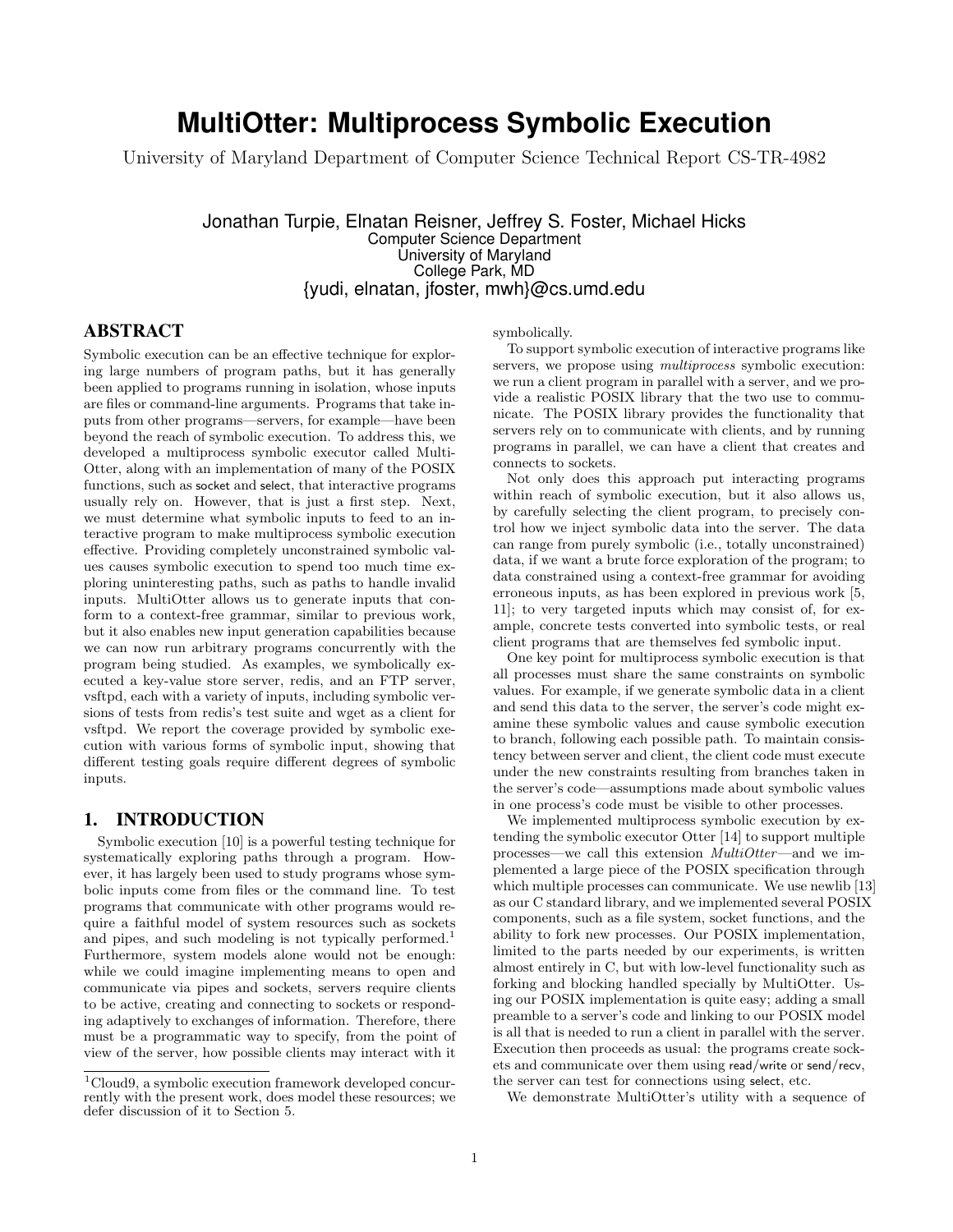experiments. First, we studied redis, a key-value store server. MultiOtter made it easy to run a simple client program in parallel with redis to feed it purely symbolic data. However, doing so only covered paths corresponding to invalid inputs. Gracefully handling invalid inputs is certainly important, but so is handling valid inputs. For our second experiment, to reach code for handling redis's main functionality, we created clients that first generate input conforming to context-free grammars and then pass the data to the server. These inputs led to far fewer error paths than the purely symbolic input, and they successfully issued many commands to the server. Our final experiment with redis fully exercised the ability to run an arbitrary program as a client, going beyond context-free grammars: we modified some tests from redis's test suite by making input values symbolic, effectively yielding a symbolic test suite. All the symbolic tests passed, but we discovered that symbolic execution did not cover any code beyond that covered by the original test suite. Nonetheless, the symbolic test suite gives much stronger assurance of correctness than the test suite itself provides: each concrete test demonstrates that one input-output pair is correct, but a symbolic test shows that all input-output pairs of that form are correct.

Next, we studied vsftpd, a security-minded FTP server. As with redis, we began by feeding the server purely symbolic data and then input constrained by a grammar. In this case, neither form of input was effective at covering anything beyond paths handling invalid inputs—vsftpd's parsing of its input created a large number of paths that handle erroneous inputs, and the grammar we used was not focused enough to steer execution toward paths for valid inputs. We next ran vsftpd with an actual FTP client, wget. Running a single concrete input, wget covered many more lines than the earlier experiments, but of course only a single path. Providing wget with symbolic input led to a moderate increase in both lines and paths executed. Finally, we returned to grammars, but this time restricted to the commands wget might issue; doing so afforded some improvement over the previous grammar.

In summary,

- We introduce MultiOtter, a new symbolic execution engine that can execute several processes in parallel within a symbolic environment.
- We implemented a POSIX model that can be symbolically executed by MultiOtter to allow programs to use POSIX system calls to interact.
- We used MultiOtter to run a number of clients against the redis and vsftpd servers and, for several methods of providing symbolic input, compared the tradeoffs between how many (and which) lines and paths were executed. We found that, under a time limit, purely symbolic inputs explore only paths for invalid inputs and therefore cover relatively few lines; grammars have widely varying effectiveness, depending on both the program and the grammar itself; and highly constrained inputs (symbolic tests or real client programs) can cover a significant number of lines, but they explore relatively few paths.

Thus, multiprocess symbolic execution is needed for handling interactive programs, and the choice of how to supply symbolic inputs must take into account the goal of symbolic testing.



Figure 1: The architecture of MultiOtter.

# 2. MULTIOTTER

The overall architecture of MultiOtter is shown in Figure 1. The core of the system is Otter [14], a single-process symbolic executor. We now briefly describe Otter, followed by our POSIX implementation and, finally, MultiOtter itself.

#### 2.1 Background: Symbolic execution and Otter

Symbolic execution [10] is a technique for systematically exploring paths through a program by introducing symbolic values into the program. A symbolic executor tracks these values as they flow through the program and conceptually forks execution if a conditional depends on a symbolic value, exploring both branches. The path condition is the conjunction of all the conditions corresponding to the branches chosen along a given path; it gives the precise conditions, expressed as constraints on the symbolic values, under which that particular path would be taken. For the remainder of this paper, we assume familiarity with symbolic execution, and we refer the reader to the literature (e.g. [10, 2, 14]) for more background.

Otter [14] is a symbolic executor that, given a C program as input, parses it into an intermediate form using CIL [12] and then interprets the program. Program variables can be assigned fresh symbolic values by invoking the SYMBOLIC function; this is generally done in a driver that then invokes the program's main function. Otter operates over a worklist of what we call jobs, which are snapshots of execution comprising a program counter, a path condition, and the state of memory. At each step of execution, Otter selects a job to advance, executes the next instruction, and stores the results back into the worklist (or reports them, if the program exited or an error occurred).

### 2.2 POSIX model

Otter is a pure (or static) symbolic executor, similar to KLEE [2] but somewhat different from dynamic symbolic executors [6, 7, 17, 15]. As such, it requires an implementation of all library functions used by the program being studied. In previous work [2, 14], the set of available library functions was relatively limited. In particular, support for network functions was brittle or nonexistent.

We have implemented a more complete system model including both the C library functions and a simulation in C of other POSIX functions. The C library implementation is provided by using CIL to compile newlib [13] against our POSIX implementation.

We wrote an in-memory file system called OtterFS as a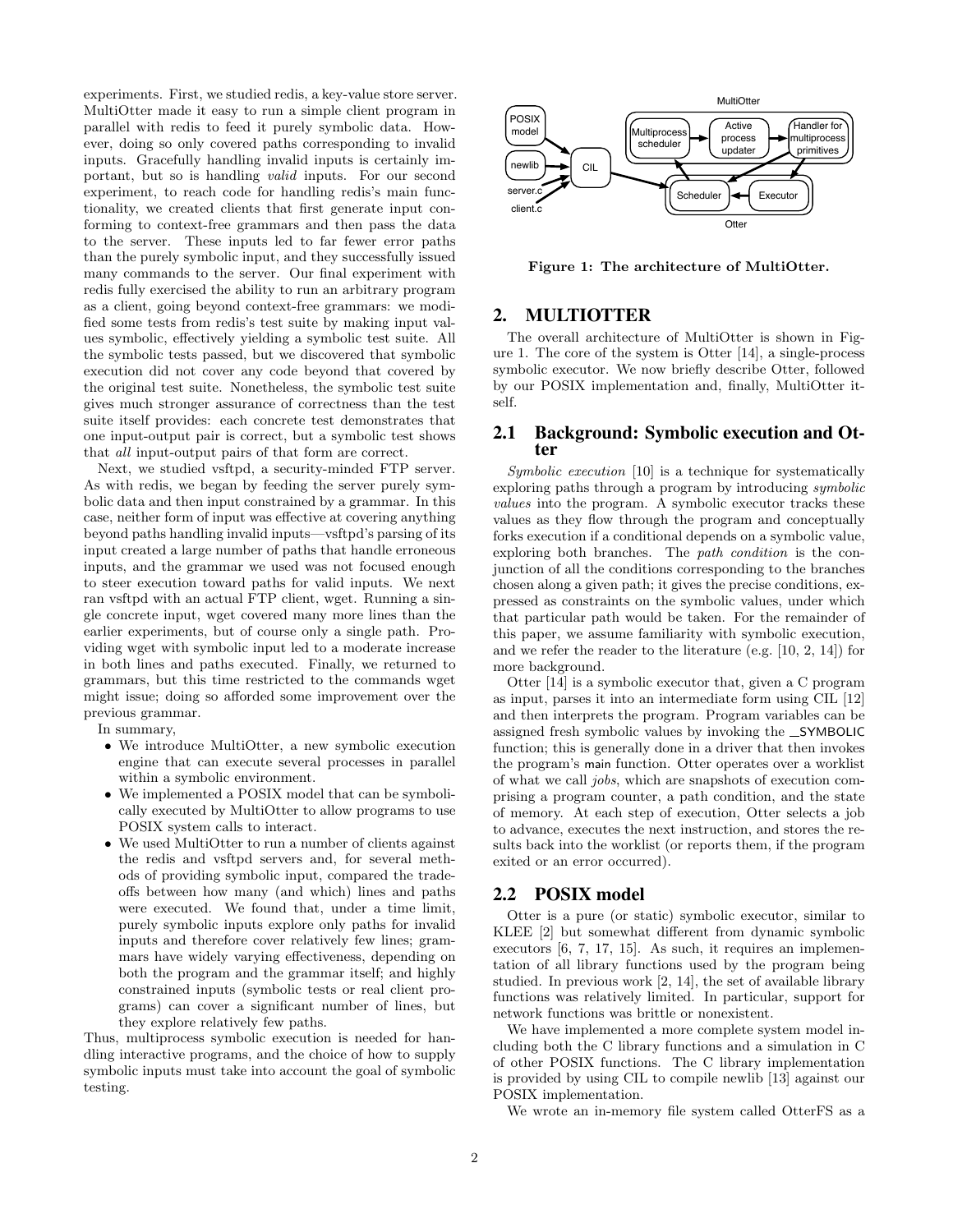backend for many POSIX functions. OtterFS is written in C and makes use of the blocking and shared memory primitives discussed below. Unlike typical in-memory file systems, OtterFS does not attempt to simulate the layout of a physical drive, but rather just the file system structure and data contents. These design choices aim to simplify the symbolic execution of programs that use OtterFS. OtterFS includes support for some POSIX devices including /dev/null, /dev/tty, /dev/console (which is hard-linked to /dev/tty), and /dev/zero. Reading from /dev/tty produces symbolic data, and writes to it are logged by MultiOtter. It is possible to add other devices by implementing read and write functions for them and adding them to the list of devices. OtterFS supports traditional Unix permissions, but it only supports two users: root and non-root.

In OtterFS, sockets are implemented as a wrapper over a pair of pipes (which are, in turn, implemented as special fixed-sized files). The socket functions keep track of the state of the socket and enforce the expected behavior of each system call. OtterFS does not simulate network errors or other abnormal environment behaviors, assuming that the TCP layer absorbs all such errors. Most of the rest of the socket implementation is stubs of the network layers that are not being simulated. For example, there is no need to use socket lingering, since all communication is instantaneous, but the ability to get and set the socket linger is necessary to execute programs that attempt to use the linger feature.

#### 2.3 Multiprocess symbolic execution

Since Otter handles only single processes, MultiOtter must manage metadata associated with multiple processes, which it does by extending jobs to multijobs. A multijob comprises a job (the running job), a set of idle processes, and a set of memory locations shared among all processes. Since multijobs form a subclass of jobs, MultiOtter can reuse large portions of Otter's functionality, simply providing Otter with a multijob wherever it expects a job.

Idle processes are each represented by a program counter and local memory. Recall that the running job has a program counter, memory, and a path condition. This path condition is shared among all processes in a multijob. Correct behavior depends on the path condition being shared, as this example illustrates:

if (fork()) { if (x) send(x); else send(1); } /\* Parent \*/ else {  $y = \text{recv}$ ); assert(y); } /\* Child \*/

Clearly, the assertion should not fail, regardless of the value of x: when  $x$  is 0, the parent sends 1, and when  $x$  is sent, it is nonzero. Consider what happens if x holds the symbolic value  $\alpha$ . When the parent takes the true branch for  $if(x)$ , it assumes  $\alpha$  is nonzero and sends  $\alpha$  to the child, which then asserts  $\alpha$  is nonzero. If the path condition were not shared, the child would consider  $\alpha$  an unconstrained symbolic value, and the assertion would fail. For the assertion to succeed, the child must share the parent's path condition.

Throughout execution, MultiOtter maintains a worklist of multijobs and, as depicted in Figure 1 and described in Figure 2, MultiOtter iteratively selects a multijob from its worklist, chooses a process from this multijob to execute, sets the chosen process to be the running job, and either handles a multiprocess-specific function call or passes the job to Otter. We now consider each step in more detail.

The first step in MultiOtter's main loop is scheduling a

1 while worklist is not empty:

2  $multipb \leftarrow pick\_multipb(worklist)$ 

3  $process \leftarrow pick\_process(multipob)$ 

 $4$  multijob ← set\_running\_process(multijob, process)

```
5 if multijob is calling a multiprocess primitive:
```

```
6 results \leftarrow \text{handle\_call}(multijob)
```

```
7 else:
```
8  $results \leftarrow$  Otter(*multijob*)

9 worklist ← worklist  $\cup$  results

Figure 2: MultiOtter pseudocode.

| Function name | Description            |
|---------------|------------------------|
| otter_fork    | Fork a new process     |
| alloc_shared  | Allocate shared memory |
| free_shared   | Free shared memory     |
| begin_atomic  | Begin atomic section   |
| end_atomic    | End atomic section     |
| block         | Block on shared memory |

Table 1: Multiprocess primitive functions.

job to execute, which occurs in two parts. First, on line 2 in Figure 2, MultiOtter chooses which multijob to explore next. For this, MultiOtter reuses Otter's job scheduler. Otter allows many different scheduling strategies; we use its version of generational search [7] although exploring the performance of other strategies may be interesting future work. In generational search, a given multijob runs until all its processes terminate. When a multijob branches (for example, at if statements that depend on symbolic values), one branch is selected randomly and followed, and the others are stored in the worklist as the next generation. When the multijob terminates, a new multijob is randomly selected from the oldest generation. This strategy gains the benefit of depthfirst search's deep exploration (so later parts of a program can be covered) but the generations provide some breadth.

Next, on line 3, MultiOtter chooses which process in the multijob to run. For this, MultiOtter uses a preemptive, round-robin scheduler. This allows other processes to continue running even if one process is in an infinite loop. MultiOtter's scheduler also determines if any process that had blocked (see below) should be awakened.

After selecting a process to run, MultiOtter makes the chosen process the multijob's active job on line 4. This involves moving the previously active job to the list of idle processes, adjoining the multijob's shared memory to the process's local memory, and attaching the path condition to the process.

On line 5, MultiOtter inspects the chosen process to see if it is about to execute a function that is a multiprocess primitive—a function that only makes sense in the context of multiprocess execution and cannot be implemented in C. Since these are relevant only to multiprocess execution, MultiOtter must handle such functions itself; it cannot delegate them to Otter. A list of MultiOtter's primitives is given in Table 1. These are analogous to system calls in real systems, and our POSIX implementation makes use of them; in fact, these functions are only called through OtterFS and POSIX functions, not from programs directly.

The most basic functionality multiprocess symbolic execution needs is the ability to create new processes through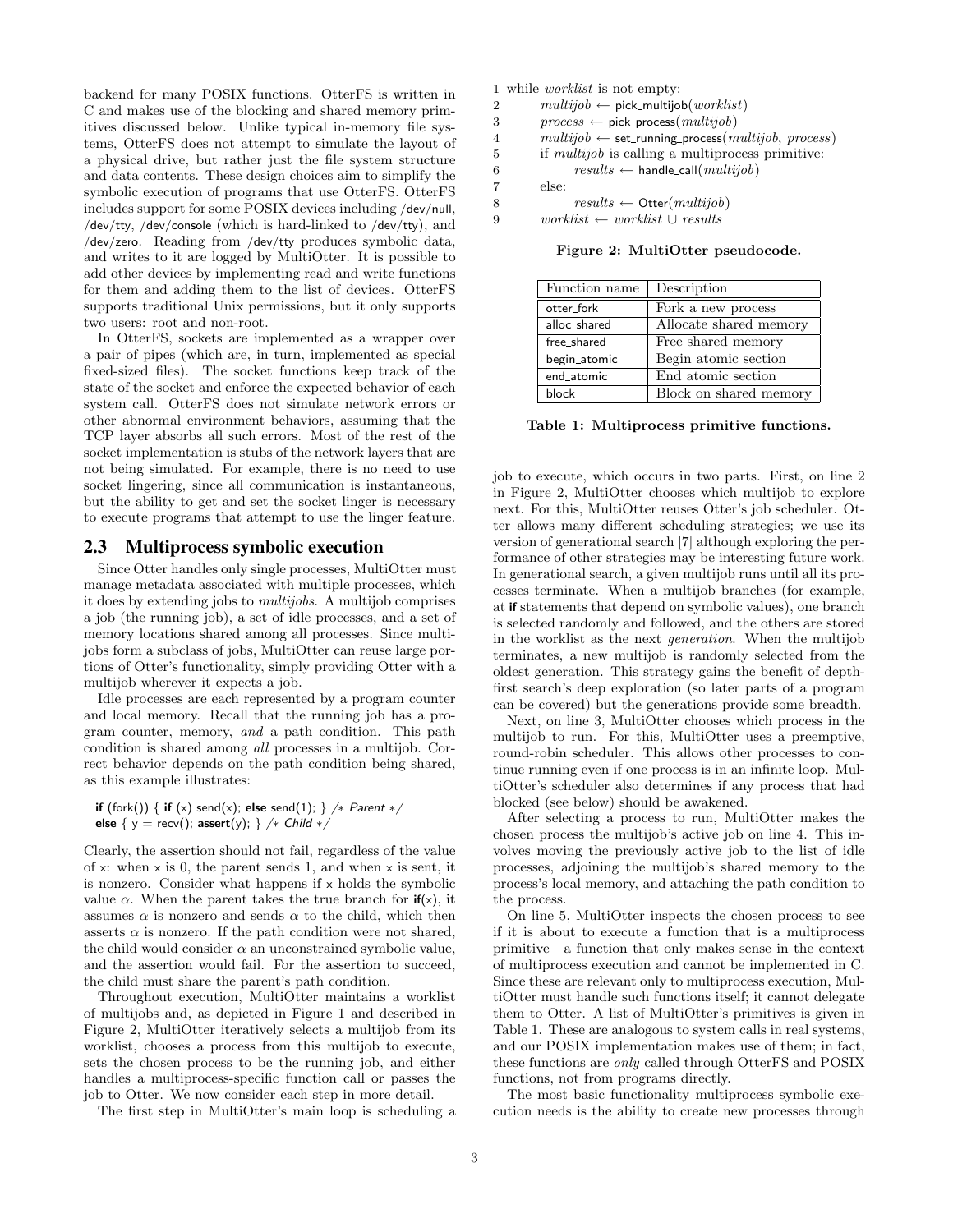calls to fork. Our implementation of fork includes some C code (to update the open-file table) followed by a call to the MultiOtter primitive otter fork. This call causes MultiOtter to create a new process within the current multijob. As required by the semantics of fork, the child's memory is a copy of the parent's, but modifications to non-shared memory in a child process do not alter the values in the parent process, and vice versa. Otter (and, hence, MultiOtter) has a purely functional representation of memory, so this copy-on-write semantics was quite easy to implement.

MultiOtter also needs a method of managing shared memory. We created two primitives for this purpose: alloc shared to create shared memory and free shared to free it. OtterFS makes heavy use of shared memory. MultiOtter's model presumes all processes are on a single machine, so all files and other file-like objects, such as sockets, are stored in shared memory, as is the system-wide open-file table.

The final set of primitives we created are for synchronization among processes: begin atomic and end atomic create atomic sections, and block accepts any number of pointers to shared memory and suspends the calling process until one of the designated shared memory regions is modified. The process scheduler will not preempt a program while it is in an atomic section. Calling block releases the process scheduler to schedule other processes. OtterFS uses these primitives for many calls that access the file system, for blocking reads and writes, and for select.

As an example, Figure 3 illustrates how OtterFS uses synchronization primitives for blocking reads and writes on pipes, which are required by POSIX to be performed atomically if possible. A read can only occur if there is data in the pipe's buffer; otherwise, it must block until there is data. A similar situation occurs when writing to a pipe. Additionally, if the write is larger than the free space in the pipe's buffer, data is written into any space that is free, but the write must block until there is space to continue writing the rest of the data. begin\_atomic and end\_atomic are used to make sure that other processes modify neither the data in the pipe nor the pipe's internal metadata while the read or write is occurring. The calls to begin atomic immediately after the calls to block ensure that validation of the pipe's state and use of the pipe are performed within a single atomic section.

Finally, if the running job is not calling a multiprocess primitive, MultiOtter simply delegates the instruction to Otter in line 8. Since Otter presumes its input is a job and not a multijob, it manipulates only the running job—not the inactive processes. If shared memory or the path condition change, MultiOtter makes these changes visible to the other processes as each one is selected to run. This includes the case where Otter branches on a symbolic value and returns multiple jobs: the entire multijob is duplicated, including the waiting processes, and each process will thenceforth run under its multijob's path condition. (Like memory, this duplication is implemented functionally and hence is quite straightforward and efficient.)

# 3. CONTEXT-FREE GRAMMARS

Previous work [5, 11] has explored how to control symbolic execution's search using context-free grammars, preventing the exploration of the many possible parsing-error paths through programs that require structured input. We explored the effectiveness of this technique for programs that read their inputs over the network, adapting an ap-

```
int read_pipe(pipe_t *pipe, char *buf, size_t num) {
  /∗ Prevent other processes from changing the pipe. ∗/
  begin_atomic();
  /∗ Block until there is data to read. ∗/
  while(pipe_is\_empty(pipe)) {
    block(pipe); /* implies end_atomic */begin_atomic();
  }
  /∗ Read as much as possible ∗/
  size_t how_many = min(num, available_data(pipe));
  _read_pipe_internal(pipe, buf, how_many);
  end_atomic();
  return how_many;
}
int write_pipe(pipe_t *pipe, char *buf, size_t num) \{begin atomic();
  /∗ Write in a loop, blocking if more space is needed. ∗/
  size_t still_to_write = num;
  while (still_to_write > 0) {
    /* Block until there is free space to write into. */while(pipe_is_full(pipe)) {
      block(pipe); /* implies end_atomic */begin_atomic();
    }
    /∗ Write as much as possible ∗/
    size_t how_many = min(still_to_write, free_space(pipe));
    write_pipe_internal(pipe, buf, how_many);
    still_to_write -= how_many;
    buf += how_many;
```
return num; }

}

end\_atomic();

#### Figure 3: Using synchronization primitives with pipes in OtterFS.

proach used by the authors of the string-constraint solver HAMPI [9]: we transform a context-free grammar into a set of C functions that produce a symbolic string conforming to the grammar. For our experiments, we wrote a small client program that connects to the server, produces a string using the generated C code, and sends the string over a socket to the server. This allows MultiOtter to explore only those server inputs which conform to the grammar.

The generated code uses two different techniques to create symbolic strings. First, we encode symbolic strings of a fixed length by fixed-sized arrays of symbolic bytes. Grammars introduce a symbolic string of length exactly  $X$  by using the nonterminal<sup>2</sup> stringX. Second, Otter supports if-then-else values—symbolic values of the form  $ite(i, t, e)$ , which equals  $t$  if  $i$  is nonzero and  $e$  otherwise. We create these using the ?: operator when a nonterminal can expand to any one of several string literals, producing a symbolic string representing any one of the literals. Note that we use these techniques because Otter does not directly support fully symbolic strings, i.e., variables that range over strings of arbitrary size and contents.

Pseudocode describing our CFG-to-C transformation is shown in Figure 4, and code implementing it is given in Fig-

<sup>2</sup>We could call these terminals, but our transformation treats them more like nonterminals; hence our terminology.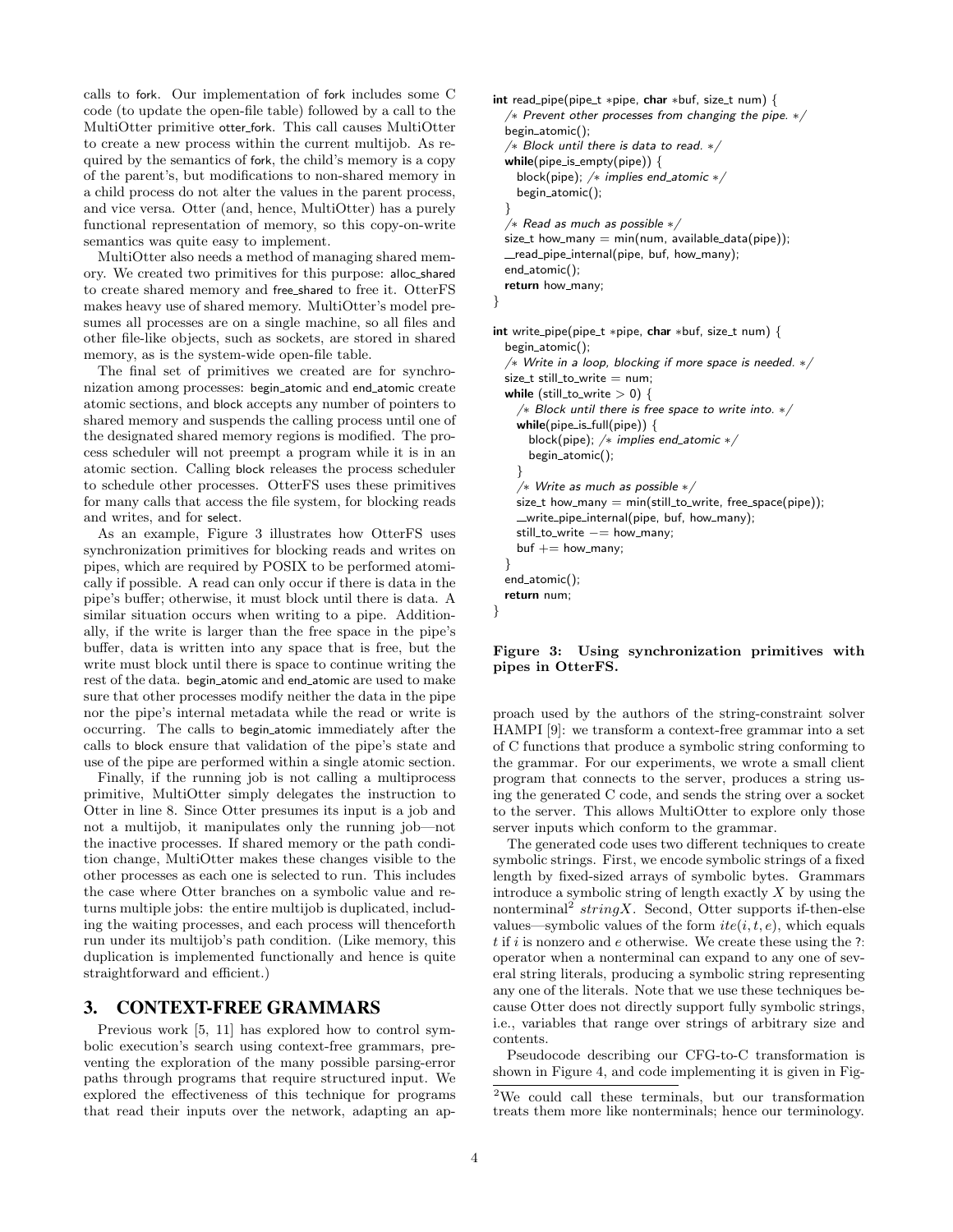```
for each nonterminal N (other than string X):
     emit \lceil char *generate_N (void) { \rceilif N has more than one rhs:
           emit [int choice; __SYMBOLIC(&choice); ]
     counter \leftarrow 0for each rhs R of N that is not a string literal:
           s \leftarrow R with each nonterminal M replaced by
            generate_M()if R is the last non-string-literal rhs and
            no rhs of N is a string literal:
                 emit \lceil return concat(s); \rceilelse:
                 emit [
                       if (choice == counter)
                             return concat(s);
                       else
                 ]
                 increment counter
     if some rhs of N is a string literal:
           emit [ return ( ]
           for each rhs R of N that is a string literal:
                 if R is the last string-literal rhs: emit \lceil R \rceilelse: emit \lceil choice == counter ? R : \rceilincrement counter
           emit [ ); ]
     emit [ } ]
```
Figure 4: Grammar-constraint code generation pseudocode. An rhs is the list of terminals and nonterminals on the right-hand side of a production, e.g.,  $N \rightarrow r h s_1 | r h s_2$ .

ure 12 in Appendix B. For brevity, two pieces of our transformation are omitted from these figures. First, an initial preprocessing step adds auxiliary nonterminals to remove syntactic sugar such as Kleene star. Second,  $stringX$  nonterminals are handled specially, but we omit the (straightforward) process of producing the C functions corresponding to these nonterminals.

*Example grammar.* Consider the following CFG specifying a tiny subset of FTP, where nonterminals are italicized and terminals are shown in red.

 $start \rightarrow \text{USER}_{\sqcup} string3 \ \nnPASS_{\sqcup} string3 \ \nin q3 \ \nin cmd^*;$  $cmd \rightarrow \text{HELP\n} | LIST\n | OUT\n;$ 

Figure 5 shows a simplified version of the C code produced by our transformation. The preprocessing step introduces a new nonterminal

#### cmd\_star  $\rightarrow \epsilon$  | cmd cmd\_star

and replaces *cmd*<sup>\*</sup> with *cmd\_star* in *start*'s right-hand side. Then, one function is produced for each nonterminal.

We produce a generate\_string X function for each  $string X$ nonterminal used in the given grammar. As generate\_string3 demonstrates, these use the Otter primitives  $\Delta$ SSUME and  $SVMBOLIC.$   $ASSUME(exp)$  adds the constraint that expression exp is nonzero, and  $\text{SYMBOLIC}(\&v)$  assigns a fresh symbolic value to variable v.

For all other nonterminals, we produce a function that

```
char ∗generate string3(void) {
    char *str = malloc(4), c;
    SYMBOLIC(\&c); \_\_ASSUME(c); str[0] = c;SYMBOLIC(\&c); ASSUME(c); str[1] = c;
    SYMBOLIC(&c); ASSUME(c); str[2] = c;
    str[3] = 0;return str;
}
char *generate_start(void) {
    return concat("USER ", generate string3(), "\nPASS ",
                  generate_string3(), "\n", generate_cmd_star());
}
char *generate_cmd_star(void) {
    int choice; _SYMBOLIC(&choice);
    if (choice == 0)
         return concat(generate_cmd(), generate_cmd_star());
    else
         return (""); // Empty string
}
char *generate_cmd(void) {
    int choice; _SYMBOLIC(&choice);
    return (choice == 0 ? "HELP\n" :
           {\tt choice} == 1 ? "LIST\n" :
           "QUIT\n");
}
```
#### Figure 5: Grammar-constraint code example.

makes a symbolic choice of how to expand the nonterminal. Expanding to anything other than a string literal involves calling functions to generate substrings and then concatenating the results. Expanding to a string literal simply returns that string, but if a nonterminal can expand to any one of several string literals, they are all grouped together using the ?: operator, as discussed above.

*Example execution.* We now consider an execution starting from generate start. When calling this function, Otter first generates two symbolic strings of length 3 (for the username and password), then it generates the string for  $cmd^*$ , and finally it concatenates the results. As it generates  $cmd^*$ , it will branch on the variable choice. In the choice  $!= 0$  case, it generates the empty string, and the final result is

USER  $\alpha_0\alpha_1\alpha_2$ \nPASS  $\alpha_3\alpha_4\alpha_5$ \n

In the choice  $== 0$  case, it calls generate\_cmd, where Otter does not branch on the ?: operator but instead generates a symbolic if-then-else pointer which can refer to any of the three possible strings. After that, Otter branches on choice in the recursive call to generate cmd star. In the choice  $== 0$ case, this process repeats, but in the choice  $!= 0$  case, the final string is

USER  $\alpha_0\alpha_1\alpha_2$ \nPASS  $\alpha_3\alpha_4\alpha_5$ \n $\beta_0\beta_1\beta_2\beta_3\beta_4$ 

where the  $\alpha_i$ s are constrained to be non-null and the  $\beta_i$ s are if-then-else values that depend on the symbolic value of choice from generate cmd. For example, if that symbolic value is  $\gamma$ , the value of  $\beta_0$  is

$$
ite(\gamma = 0, \text{'H'}, ite(\gamma = 1, \text{'L'}, \text{'Q'})).
$$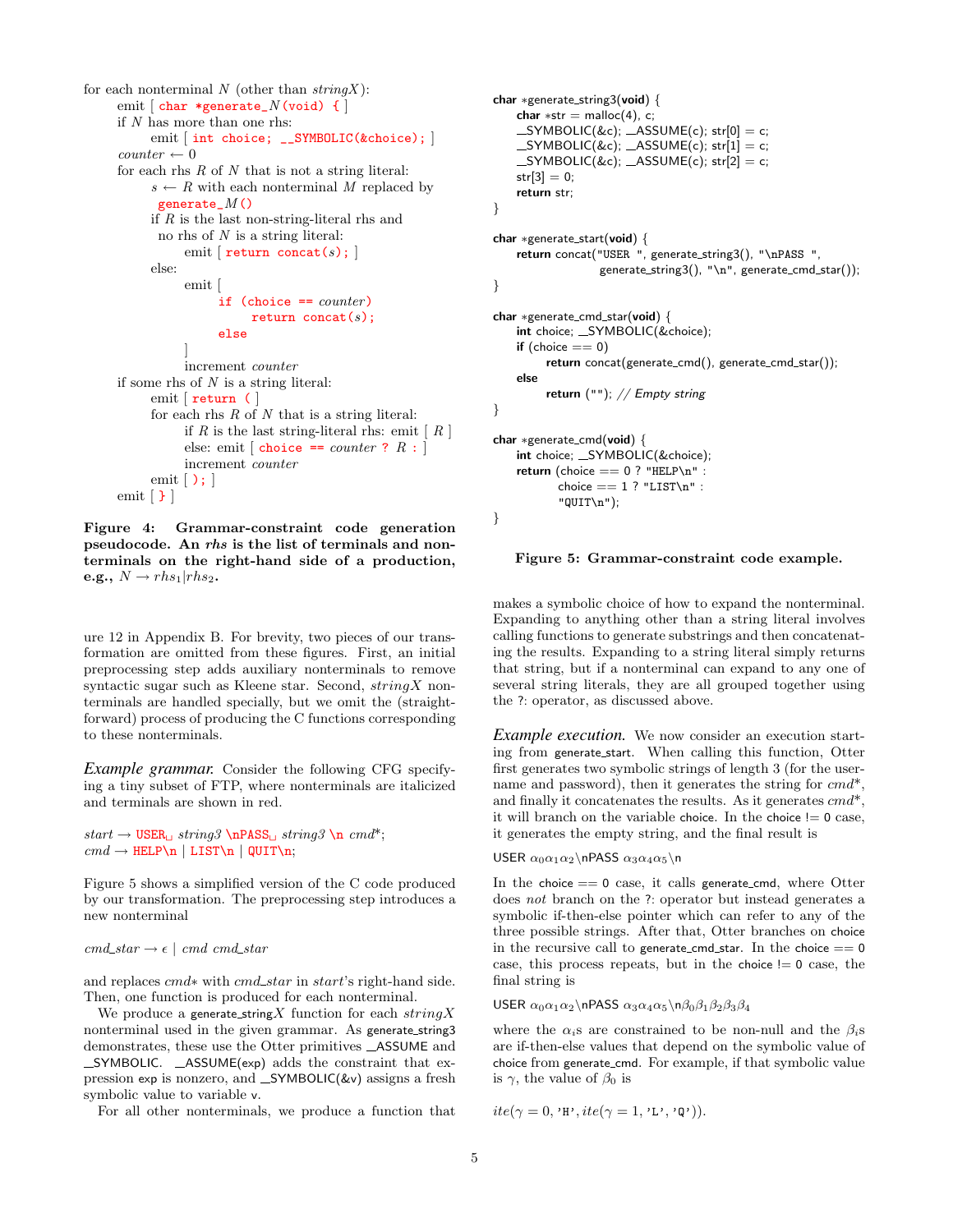Our grammar-constraint encoding differs from HAMPI's [9] in several ways. HAMPI requires a maximum string length, while our encoding does not require one—one can be given, but if not, Otter will continue exploring ever-larger strings in the grammar until its execution is terminated by the user or by a timeout. Also, HAMPI performs some simplifications of the given CFG, but our transformation uses the CFG as given. Finally, HAMPI's encoding uses only arrays of symbolic bytes; it does not use if-then-else values. We leave exploring the ramifications of these different encodings to future work.

As we will see in Section 4.1, using context-free grammars to approximate non–context-free languages can be problematic. Note, though, that because our transformation produces C code that is "executable" by our symbolic executor, we are not truly limited to context-free grammars. We can hand-modify the generated code to produce non–contextfree behavior, if desired. We have not explored this possibility but it is something we hope to consider in the future.

# 4. EXPERIMENTS

To validate the practicality of our symbolic executor and POSIX model, we symbolically executed two widely used server programs—a key-value store server, redis, and an FTP server, vsftpd. Also, to explore the impact of varying degrees of constraints on symbolic input, we used several clients that provided different types of input: purely symbolic input, input conforming to a context-free grammar, and highly constrained input based on an existing test suite or client program. We ran our experiments on a Mac Pro with two 2.26 GHz quad-core Xeon processors (note, though, that MultiOtter is single-threaded) and 16 GB of RAM. Each execution was given a timeout of 3 hours.

The metrics we considered were line coverage and number of paths explored. Line coverage is a useful baseline because executing code is obviously necessary for finding a bug in that code, but counting the number of paths is a much stronger way of determining how much of the program has truly been exercised. Counting paths in multiprocess symbolic execution requires clarification: we are actually counting path conditions. Thus, each multijob counts as a single path regardless of the number of processes. Furthermore, we ignored paths that were created as a result of branching but were never selected for execution by the scheduler before the timeout. Recall that we used a search strategy that executes each multijob to completion before switching to another multijob; thus, every path was a complete path, except for the one that was executing when the timeout expired.

To enable us to attach a client process to a server, we added a small preamble to each server's main function; this preamble calls fork to create the client process. The client process creates a socket and connects to the server before writing data to the server. However, the client would receive an error indicating a refused connection if it tried to connect before the server was ready. Therefore, we also added, at the point where the server calls listen, a single assignment setting a sentinel value. Our block primitive delays the client's execution until this value is set. Note that this initialization, which is needed even for feeding purely symbolic data to the server, directly relies on our multiprocess symbolic execution framework.

|               | Experiment           | Line cov | Paths |
|---------------|----------------------|----------|-------|
|               | pure symbolic        | 11.78%   | 717   |
| $\mathcal{D}$ | overapprox. grammar  | 17.58%   | 164   |
|               | underapprox. grammar | 23.84%   | 481   |
| -3            | test suite           | 25.45\%  | 70    |
|               | symbolic test suite  | 25.45%   | 83    |

Table 2: Experimental results – redis.

We also made some other minor modifications to our subject programs to facilitate our experiments. For example, for redis, we decreased the number of objects that it allocates at startup, and we circumvented its wrappers around malloc and free. Both of these modifications lighten the load on MultiOtter without affecting program semantics in our experiments. For vsftpd, we modified its mmap-based memory allocator to use malloc.

# 4.1 redis

redis is a key-value store server written in C and consisting of approximately 10,000 lines of code. We used version 2.2.0-rc4 in our experiments. The core commands that redis supports are various reading, writing, and updating commands for a map from strings to strings, or from strings to one of several data structures containing strings. Aside from this functionality, redis has other features, such as commands for clients to subscribe to named channels and publish messages over those channels, or to perform a set of actions atomically in case multiple clients are accessing the database at the same time.

redis's main use of our POSIX model is in its use of sockets: creating a socket to listen for connections, using select to wait for either client commands or new connections, and reading and writing over a socket with each client. It also has an event loop that regularly calls gettimeofday; we implemented a simple notion of time wherein each successive call to gettimeofday returns a value one microsecond later than the previous call. Making time symbolic would allow us to search for errors related to timing issues<sup>3</sup>, but it also greatly expands the space of possible executions, so we leave this for future work.

We executed redis under MultiOtter in a series of experiments, the results of which are shown in Table 2. For each experiment, the table shows the percentage of line coverage attained and the number of paths explored. It is clear from the table that exploring more paths does not mean covering more lines of code, but it is important to recall that each path represents a different class of inputs—so there is some merit to covering many paths, even at the expense of line coverage. Our experiments are an investigation into how to achieve different tradeoffs: unconstrained input explores many paths but does not cover many lines, highly constrained input explores few paths but many lines, and moderately constrained input strikes a balance between those extremes.

<sup>3</sup> In one initial experiment, for example, our tick was one second, rather than one microsecond, and this exposed a potential starvation problem: redis schedules one specific function for execution every 100 milliseconds. If the function takes longer than that to run, redis will invoke the function again, rather than servicing waiting clients.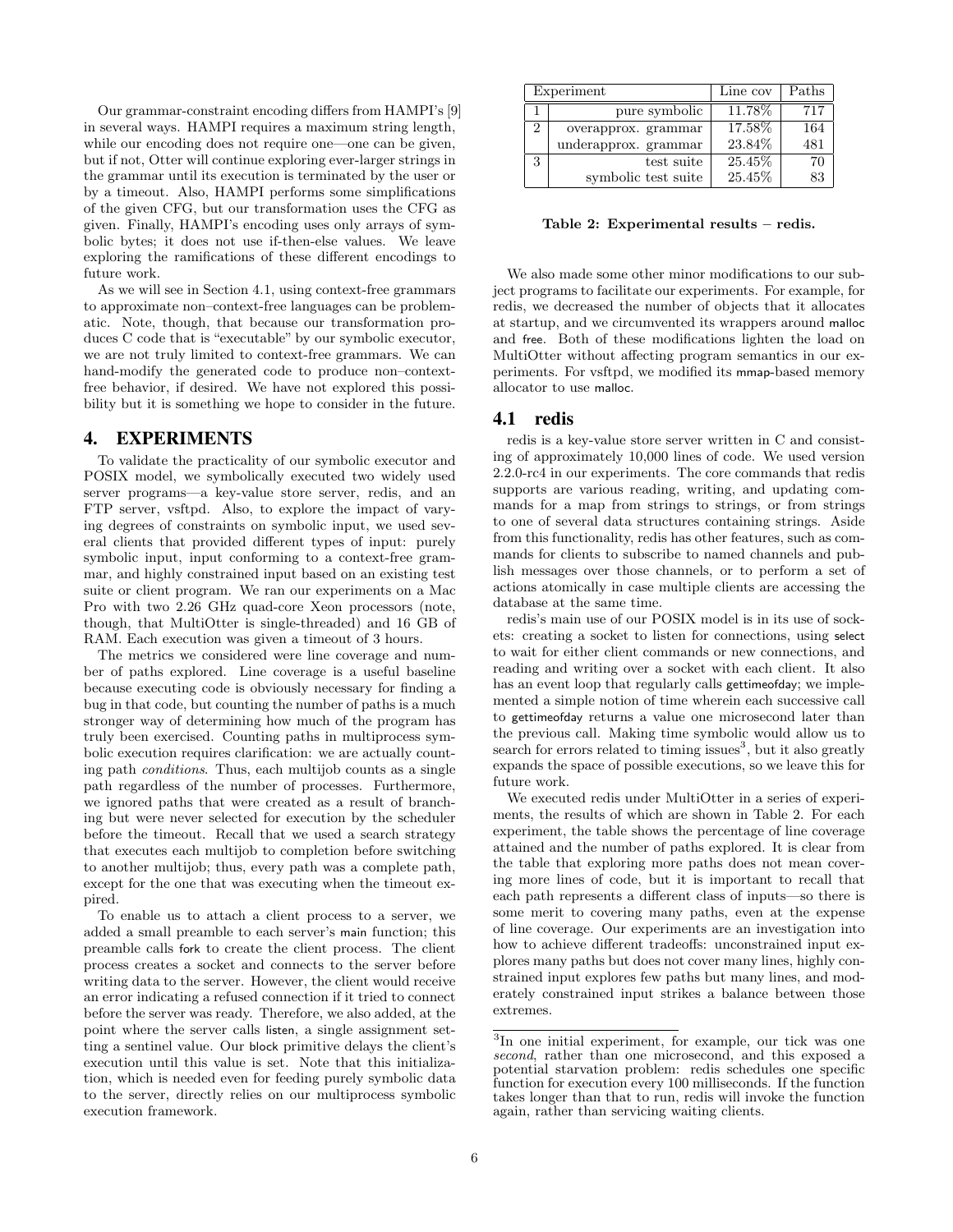*Experiment 1: Purely symbolic input.* As our first experiment, to exercise redis and MultiOtter at a basic level and to see how well a straightforward but naive approach would fare, we provided a client that feeds 100 unconstrained symbolic bytes of data to the server. While this client explored over 700 paths, only 12% of the code was covered, and none of the paths corresponded to a well-formed command being issued.

*Experiment 2: Grammar-constrained input.* Next, we used a grammar to try to limit the commands to valid inputs. For simplicity, we restricted keys and values to be exactly one character long. Longer keys and values would be unlikely to exercise additional program behavior; hence, they would do little but complicate our experiments, especially because redis computes hashes of keys, and hashes often cause trouble for constraint solvers [4]. One wrinkle in using context-free grammars to describe redis's input language is that it is not context-free: it includes several commands that accept a variable number of arguments, and the number of arguments is itself a part of the command. To deal with this, we used two different grammars: one underapproximating the actual input language by requiring each command to have a fixed number of arguments, and one overapproximating by allowing malformed inputs that specify the wrong number of arguments.<sup>4</sup> The grammars are given in Appendix A.

As shown in Table 2, both grammars get better line coverage than the purely symbolic input does, despite exploring fewer paths. However, the overapproximation gets less coverage and explores fewer paths than the underapproximation. This is due to more complicated symbolic expressions than the underapproximate grammar generates, which result in more and slower calls to the constraint solver. We suspect these constraints come from converting the symbolic value representing the number of arguments into an integer. Another factor, albeit of less importance, in the overapproximate grammar's lower coverage is that many paths corresponding to partially valid input have multiple offshoots that all hit the same error-handling code. This is code that the underapproximate grammar cannot execute so, given enough time, the overapproximate grammar should get higher coverage. However, exploring these paths reduces the rate at which the overapproximate grammar executes paths for valid commands, which results in lower line coverage given our time limit.

As another way of comparing these experiments, Figure 6 shows the number of lines covered by each symbolic execution as a function of time. All three forms of input covered a large number of lines quickly—this is mostly code to initialize the server and read an input. After this, the three diverge. The pure symbolic client executed many paths that all hit the same three errors; it finally found a different error around 5,000 seconds and then a fifth around 9,000 seconds. In contrast, both of the grammars periodically execute a new command, yielding new coverage. The overapproximate grammar covers new lines more slowly than the underapproximate grammar because, as noted above, it runs more slowly in general due to more complicated symbolic



Figure 6: Number of lines covered over time for redis.

expressions.

For both grammars, we found that a large proportion of the multijobs left in MultiOtter's worklist when the timeout expired had never finished generating inputs conforming to the grammar; relatively few were branches off of code in redis itself. Perhaps other ways of encoding grammar constraints would behave differently, but we leave this investigation to future work. Regardless, our experiments clearly confirm previous results showing that constraining inputs to contextfree grammars is helpful in exploring more of the program by eliminating invalid inputs [5, 11].

*Experiment 3: Symbolic tests.* Finally, we converted a portion of redis's test suite to symbolic tests to see the effects of further constraining the symbolic input to the server. redis's test suite as a whole consists of 845 tests and achieves 58% line coverage, as measured by lcov. We focused on just a subset of this test suite: 70 tests that exercise redis's list data structure, which on their own achieve 25% line coverage of redis's code base. The tests are written in Tcl. We modified the existing test harness so that executing the tests did not interact with the server, but instead printed out a trace of the commands to be issued and assertions to be checked by MultiOtter. We modified these traces to make the keys and most of the values used in the tests be symbolic. We then attached each of these tests (or groups of tests, in cases where several tests had to be run together to behave properly) as client programs to the server.

One benefit of using a test suite is that its assertions provided semantic properties for MultiOtter to test. (In the earlier experiments, in contrast, MultiOtter only tested the server for basic safety violations such as null dereferences or buffer overflows.) Making the keys and values purely symbolic caused some of the assertions to fail because symbolic values were sometimes interpreted as whitespace rather than data. However, constraining the keys and values to be letters—that is, symbolic bytes in the range [A-Za-z] caused all of the test suite's assertions to pass.

Interestingly, the concrete tests and the symbolic tests covered all the same lines and, aside from line coverage, the symbolic tests did not explore very many paths—in all, the symbolic tests explored 83 paths, compared to the 70 concrete tests (one path per test). This shows that the concrete

 $^4\rm{Previous}$  work on grammar-based constraints for symbolic execution [5] noted that approximating input languages is sometimes necessary, but it did not explore the impact of these approximations.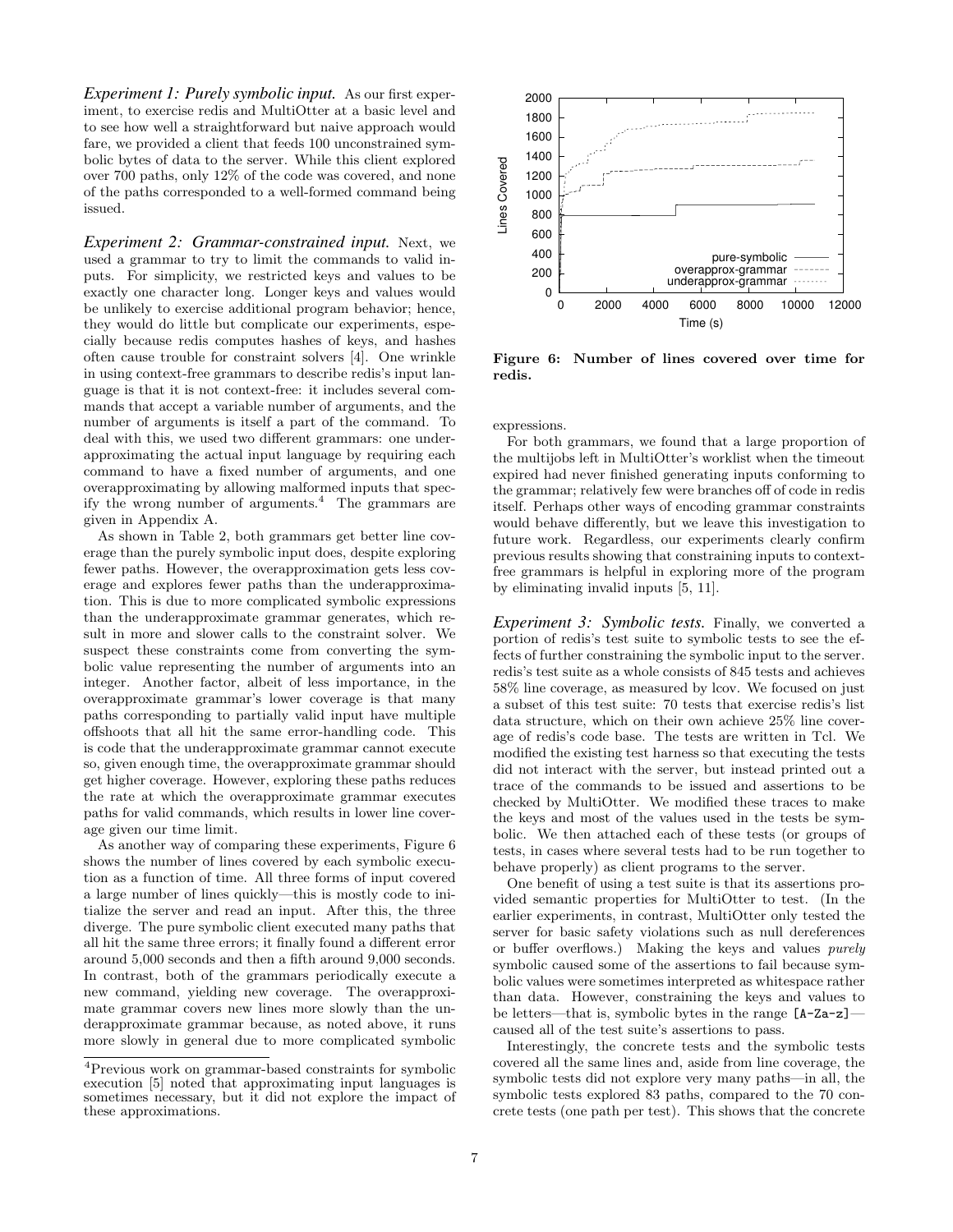| Experiment |                   | Line cov | Paths |
|------------|-------------------|----------|-------|
|            | pure symbolic     | 21.24\%  | 85    |
| 2          | grammar           | 21.50%   | 172   |
| 3          | wget (concrete)   | 32.75%   |       |
|            | $wget + symbolic$ | 34.07%   | 28    |
|            | reduced grammar   | 25.51%   | 143   |

Table 3: Experimental results – vsftpd.

tests are actually quite general. A good test is meant to demonstrate not just that one particular input is handled properly but that a class of inputs is, and our experiment demonstrates that this is the case for redis's test suite. The tests depended on the specific values only when a symbolic value was compared against a value that we left concrete in the tests, or when the hash of one symbolic value was compared against another. However, one drawback to our findings is that they suggest that, at least for redis, more work is required to get better coverage. Simply replacing concrete values with symbolic values only goes so far; more sophisticated tests with more intricate assertions seem to be necessary.

#### 4.2 vsftpd

vsftpd is an FTP server, also written in C and about 10,000 lines of code, designed for security and speed. We used version 2.0.7 of vsftpd and configured it to run in standalone mode (as opposed to being forked on demand by inetd). As with redis, we executed vsftpd under MultiOtter in a series of experiments, measuring line coverage and paths explored. We initialized OtterFS so the server makes available one file with a single-character filename. We enabled anonymous access and disabled use of chroot and file locking, which OtterFS does not fully support. We disabled passive mode FTP to highlight the effectiveness of using an actual client program over a grammar—the client program can interpret the failed activation of passive mode and switch to active mode. The results of all experiments are shown in Table 3.

*Experiment 1: Purely symbolic input.* Similar to our first experiment with redis, we began with a client that connects to the server and sends it 100 unconstrained symbolic bytes. The majority of the code covered was executed before vsftpd was ready to accept connections. The stream of symbolic bytes did not do very well: it explored few paths and covered few lines, and none of the paths explored in the allotted time successfully logged in.

Investigating this, we found that, upon receiving input, vsftpd checks whether each character is a special character (such as a null, newline, or space) before checking to see whether it received a valid FTP command. When MultiOtter takes the branch corresponding to detecting one of the special characters at any one of these checks, it takes time before MultiOtter eventually backtracks to try the other, more useful, branch. This fruitless exploration is further exacerbated because, when vsftpd hits an error, it does not immediately exit—it prints an error message, such as "invalid command", and continues reading the remainder of the input. So, when executing vsftpd, MultiOtter does this as well, only backtracking when all 100 input bytes are exhausted. Given our time limit, MultiOtter failed to explore any path where USER, the command initiating login, appeared as part of vsftpd's input.

Note that redis did not exhibit this behavior. When redis encounters an error, such as those triggered by the purely symbolic input, it discards the rest of its input, so MultiOtter quickly backtracks. Also, redis does not print an error message upon encountering these errors, so MultiOtter does not spend time, as it does with vsftpd, executing code to send messages to the client. This explains the large difference in number of paths explored by the purely symbolic client for the two server programs.

*Experiment 2: Grammar-constrained input.* Second, we used a grammar, shown in Figure 10 in Appendix A, that represents all the commands that could be sent to a basic FTP server. The grammar constrains the input to issue a USER command, followed by a symbolic username, a PASS command with a symbolic password, an arbitrary series of other control commands, and finally QUIT. Despite this structure, the grammar covered very few additional lines, compared to the purely symbolic input. The same problem occurred here as before: even when constrained to begin with a USER command, finding a valid user name (the shortest is FTP, a standard anonymous login) proved too much for MultiOtter, given the time limit.

The additional lines covered in this experiment handled the commands USER, PASS, and QUIT, which are supplied concretely by the grammar. (QUIT executes successfully, but USER and PASS simply lead to errors.) This experiment explored more paths than the purely symbolic input because the paths were generally shorter: the grammar generated inputs that were shorter than the 100 bytes used in the first experiment.

*Experiment 3: A real client – wget.* Third, we used a real client program, wget. As a baseline, we ran wget through MultiOtter with a concrete input instructing it to download the planted file on the file system. This resulted in a huge improvement in coverage over the previous experiments: while wget missed some pre-login code executed in the previous experiments, it issued all the commands to log in and download the file.

In fact, having an active client such as wget is critical to downloading a file. Unlike redis, vsftpd expects its client to create additional sockets, beyond the one over which the initial connection is established. These sockets transmit data rather than commands and responses. This means that clients that only provide data to the server but do not actively create sockets—such as the clients used in the first two experiments—are limited to executing commands that communicate only over the initial socket. Fully exercising an FTP server's functionality would therefore be very difficult without an active client program executing in parallel with the server.

Due to its reliance on POSIX, such a client/server interaction was beyond the reach of symbolic execution in the past. However, the experiment just described was a concrete execution, using MultiOtter only because it is directly comparable to the other experiments. To make use of the symbolic executor, we next ran wget with a partially symbolic input that set the file name symbolic. This resulted in covering 1.32% lines beyond those covered with a con-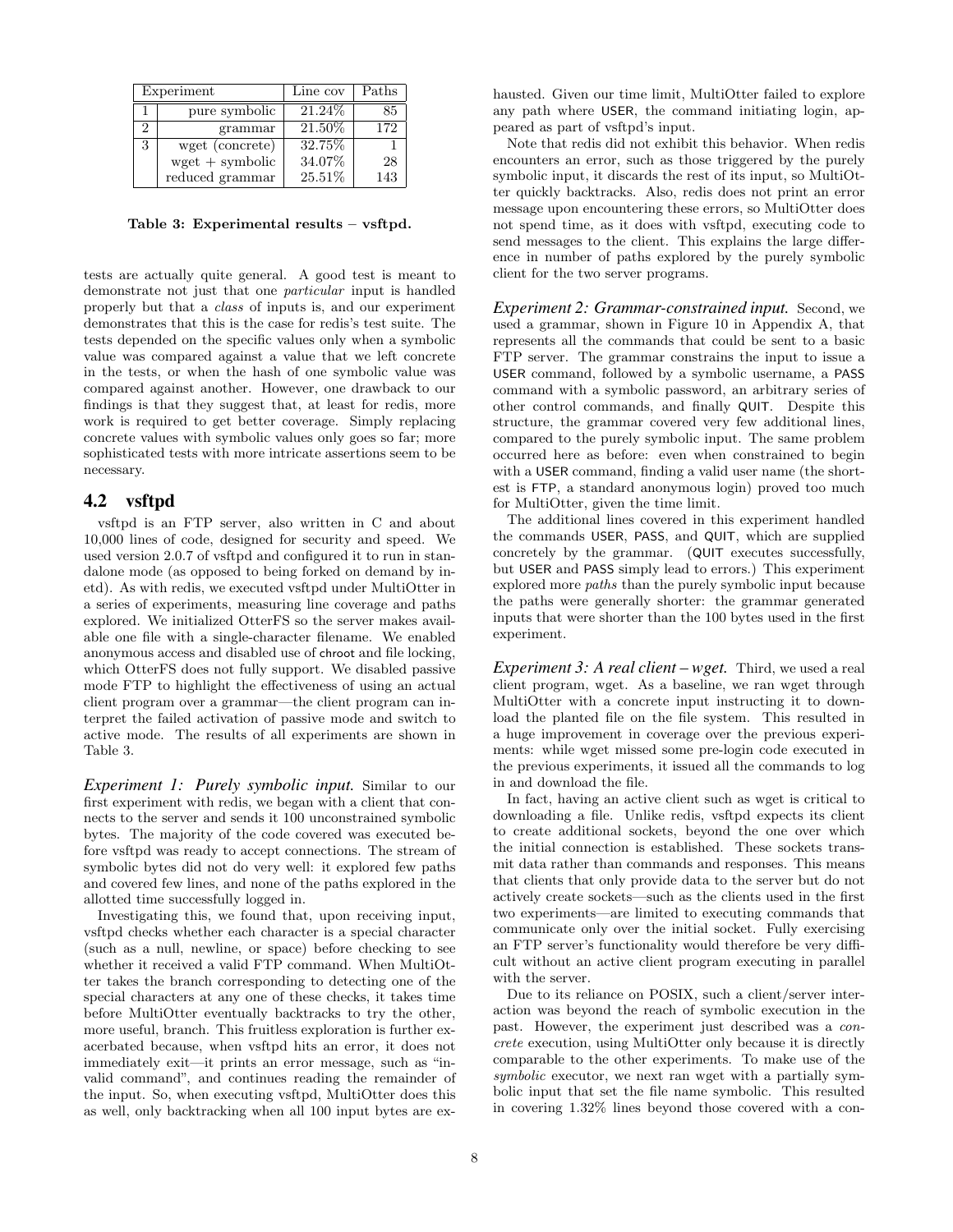

Figure 7: Number of lines covered over time for vsftpd.

crete input. While this is not a large increase in coverage, it does cover all lines covered by the concrete test while also covering many more paths through that code.

Finally, to more directly compare the grammar to wget, we constructed a reduced grammar, shown in Figure 11 in Appendix A, that only contains commands that wget could execute. The reduced grammar covered 29 lines (0.7%) that were not covered by the symbolic wget; these lines correspond to error conditions that wget does not hit because wget always supplies valid inputs. Symbolic wget covered 392 lines (9.2%) that were not covered by the reduced grammar; these correspond to the execution of a successful file download.

Comparing the two grammars, the reduced grammar covered all the lines that the full grammar covered plus an additional 4% of vsftpd's lines. These extra lines correspond to successfully logging in and to issuing a CWD command (albeit for an invalid directory).

As a final analysis of our experiments, Figure 7 shows the number of lines covered as a function of time, for each experiment. In each case, most of the new lines were covered at the beginning of execution. Some of these lines correspond to vsftpd's initialization code, which is the same in each run. However, after that, the coverage from the symbolic input and the full grammar stalled because they repeatedly issued invalid commands. The reduced grammar also mostly issued invalid commands, but there are two points at which its coverage increased: it logged in and issued a command at 700 seconds, and then it issued an invalid command (while logged in, which covers different code than pre-login invalid commands cover) at 4,000 seconds. The wget runs exhibit a sharp delay before achieving any coverage. This is due to a long pause while Otter initializes several large tables of data that wget uses for parsing inputs. We believe we can eliminate this pause with a small optimization in Otter, but despite this delay, the wget runs quickly surpass the others in lines covered.

## 4.3 Discussion

For both redis and vsftpd, we found in agreement with earlier findings [5, 11] that, given a reasonable timeframe, purely symbolic inputs only cover paths for invalid inputs. Also, highly constrained inputs are able to explore long, interesting program paths, although they tend not to explore very many paths.

Constraining inputs to context-free grammars was much more variable. First, grammars were much more effective in improving coverage beyond purely symbolic input with redis than with vsftpd. This is because of a difference between how the two servers' inputs are delimited. FTP messages are self-delimited, so vsftpd must check each input character to see if it is a control character, and this leads to a large amount of branching. redis's protocol, on the other hand, specifies the lengths of arguments; in this context, any character is legal so checking for control characters and branching as a result—is unnecessary for reading input. Second, for each server, there was a noticeable difference between the performance of the two grammars we used. In both cases, constraining the grammar more led to higher line coverage, and also to more paths covered (for redis) or only slightly fewer (for vsftpd). Previous work [5, 11] discussing context-free grammars as a way to constrain symbolic execution did not emphasize how important the details of the grammar are to its effectiveness. Third, for vsftpd, we noted that there is a fundamental limitation when using contextfree grammars as input: vsftpd expects the client to create new sockets in order to, for example, download a file. A client that simply supplies a stream of input data will not fill this role and will not be able to explore pieces of the server's functionality that depend on an active client.

Thus, context-free grammars can sometimes be used to strike a balance between purely symbolic input (potentially exploring many paths but few lines) and highly constrained input (many lines but few paths). However, care must be taken to craft an appropriate grammar, and if a server truly requires an active client to interact with, grammars will not be effective.

# 5. RELATED WORK

There is no shortage of work on symbolic execution [8, 16, 6, 7, 2, 17, 15], but previous work has focused on programs in isolation. Even works that study concurrent programs [8, 18] study a single multithreaded program at a time, rather than multiple communicating programs. There have even been papers [15, 18, 14] presenting results of symbolically executed server programs, but these papers had to work around the need for a client program. One paper [15] involved extracting code that was known to contain bugs, rather than executing the program in its entirety. In our previous work [14], we implemented mocked version of POSIX functions and carefully initialized the file system so that calls to read and recv provided the necessary data to the server. These manual modifications were tedious and errorprone, and they had to be separately done for each program being studied. MultiOtter and its POSIX library obviate the need for this extra labor.

Several symbolic execution systems [6, 7, 3, 2] interact with the underlying system during symbolic execution by making external calls using concrete values. This means the symbolic executor's model of, for example, the operating system does not need to be complete for the symbolic executor to work. On the other hand, making concrete external calls limits the reach of symbolic execution and can also lead to an imprecise or inconsistent view of program state. Despite interacting with the environment, though, these systems still focus only on studying a single program at a time. The en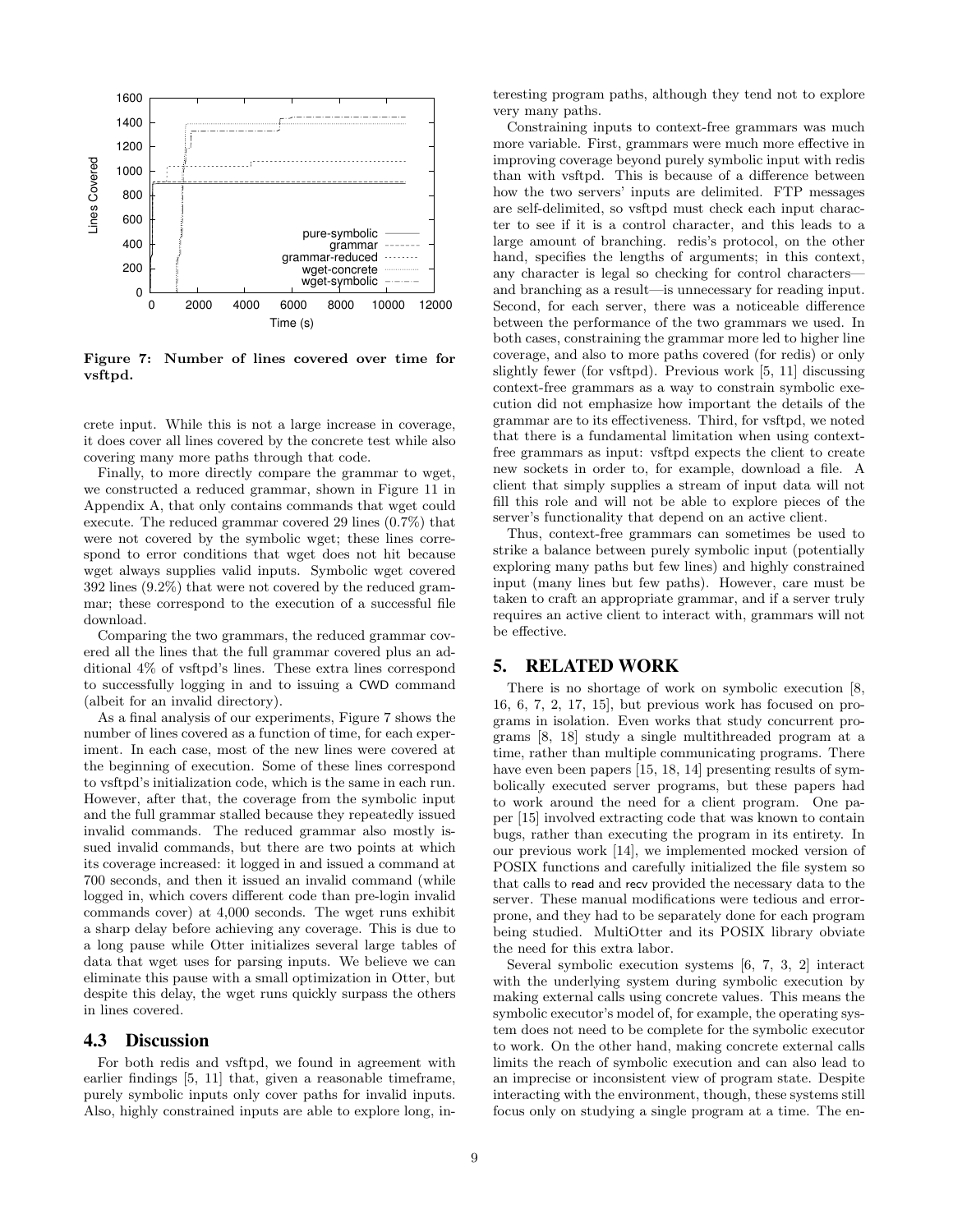vironment they envision is essentially static, consisting of library or OS functions rather than another executing program. Perhaps one could use these systems to symbolically execute programs which communicate via the network by performing the network calls concretely and having a client program running "on the other side". This has not been attempted, however, and there are potential stumbling blocks, primarily due to the fact that the other program would execute concretely. Chipounov, Kuznetsov, and Candea [3] discuss ways of overcoming some of these problems. They also consider tradeoffs that come from various levels of fidelity in modeling the environment, but it is unclear how these considerations translate when the environment is another program.

Our experiments with grammar-constrained input were directly inspired by previous work demonstrating how to prevent symbolic execution from "getting lost" in uninteresting program paths [5, 11]. However, this work focused on a single program in isolation. We presented results showing that grammar-based constraints can be effective for interacting programs, too, but only if the interaction between the programs is data-only; we also demonstrated the impact of approximating context-sensitive languages with context-free grammars.

Loop-extended symbolic execution [15] adds support for better handling loops, which, among other benefits, helps prevent symbolic execution from spending too much time exploring paths for invalid inputs. That work also matches symbolic inputs to features of the input grammar such as lengths of arguments. Combining loop-extended symbolic execution and multiprocess symbolic execution remains an interesting avenue for future work.

A system very similar to MultiOtter, called Cloud9 [1], was developed concurrently to our work. As we did, the authors enhanced a symbolic executor—they used KLEE [2] with multiprocess support. They developed a POSIX model very similar to ours, although they support threads and they allow for simulating network anomalies (e.g., packet fragmentation), which we do not. Another major component of Cloud9, orthogonal to symbolic execution of communicating programs, is distributing symbolic execution over a cluster of computers to exploit the inherent parallelizability of symbolic execution. Their paper discusses using existing test cases as a model for symbolic tests, but their experiments focus on their distributed architecture and how it, and their POSIX model, extend the reach of symbolic execution with purely symbolic inputs. Our work studies in more detail how different forms of symbolic input affect what parts of the program will execute.

# 6. CONCLUSION

We built a multiprocess symbolic execution framework along with a POSIX model that many real communicating programs use. We showed that this framework allows us to symbolically execute server programs, but that we must be careful about how we provide input if we wish to cover more than error-handling code. Context-free grammars provide some benefit in this regard, but they are of limited effectiveness when they only approximate the program's actual input language, or when the program requires more than simply data as input—such as establishing socket connections at arbitrary points in the program's execution. Using a real client program, or modifying concrete tests to make symbolic tests, gives more control over what paths get symbolically executed, yielding higher line coverage but exploring fewer paths. Thus, depending on the testing goal, each of these forms of symbolic input can be useful.

## Acknowledgments

This work was funded in part by NSF grants CCF-0541036 and CNS-0905419.

# 7. REFERENCES

- [1] S. Bucur, V. Ureche, C. Zamfir, and G. Candea. Parallel symbolic execution for automated real-world software testing. In Proceedings of the sixth ACM SIGOPS/EuroSys Conference on Computer Systems, EuroSys '11, pages 1–15, Salzburg, Austria, 2011. ACM.
- [2] C. Cadar, D. Dunbar, and D. R. Engler. KLEE: Unassisted and automatic generation of high-coverage tests for complex systems programs. In OSDI, pages 209–224, 2008.
- [3] V. Chipounov, V. Kuznetsov, and G. Candea. S2e: a platform for in-vivo multi-path analysis of software systems. In Proceedings of the sixteenth international conference on Architectural support for programming languages and operating systems, ASPLOS '11, pages 265–278, New York, NY, USA, 2011. ACM.
- [4] P. Godefroid. Compositional dynamic test generation. In POPL '07: Proceedings of the 34th annual ACM SIGPLAN-SIGACT symposium on Principles of programming languages, pages 47–54, New York, NY, USA, 2007. ACM.
- [5] P. Godefroid, A. Kiezun, and M. Y. Levin. Grammar-based whitebox fuzzing. In PLDI, pages 206–215, 2008.
- [6] P. Godefroid, N. Klarlund, and K. Sen. DART: directed automated random testing. In PLDI, pages 213–223, 2005.
- [7] P. Godefroid, M. Y. Levin, and D. A. Molnar. Automated whitebox fuzz testing. In NDSS. Internet Society, 2008.
- [8] S. Khurshid, S. Khurshid, C. S. Pasareanu, and W. Visser. Generalized symbolic execution for model checking and testing. TACAS, pages 553–568, 2003.
- [9] A. Kiezun, V. Ganesh, P. J. Guo, P. Hooimeijer, and M. D. Ernst. Hampi: a solver for string constraints. In ISSTA '09: Proceedings of the eighteenth international symposium on Software testing and analysis, pages 105–116, New York, NY, USA, 2009. ACM.
- [10] J. C. King. Symbolic execution and program testing. Commun. ACM, 19(7):385–394, 1976.
- [11] R. Majumdar and R.-G. Xu. Directed test generation using symbolic grammars. In Proceedings of the twenty-second IEEE/ACM international conference on Automated software engineering, ASE '07, pages 134–143, New York, NY, USA, 2007. ACM.
- [12] G. C. Necula, S. McPeak, S. P. Rahul, and W. Weimer. CIL: Intermediate language and tools for analysis and transformation of C programs. In CC '02: Proceedings of the 11th International Conference on Compiler Construction, pages 213–228, London, UK, 2002. Springer-Verlag.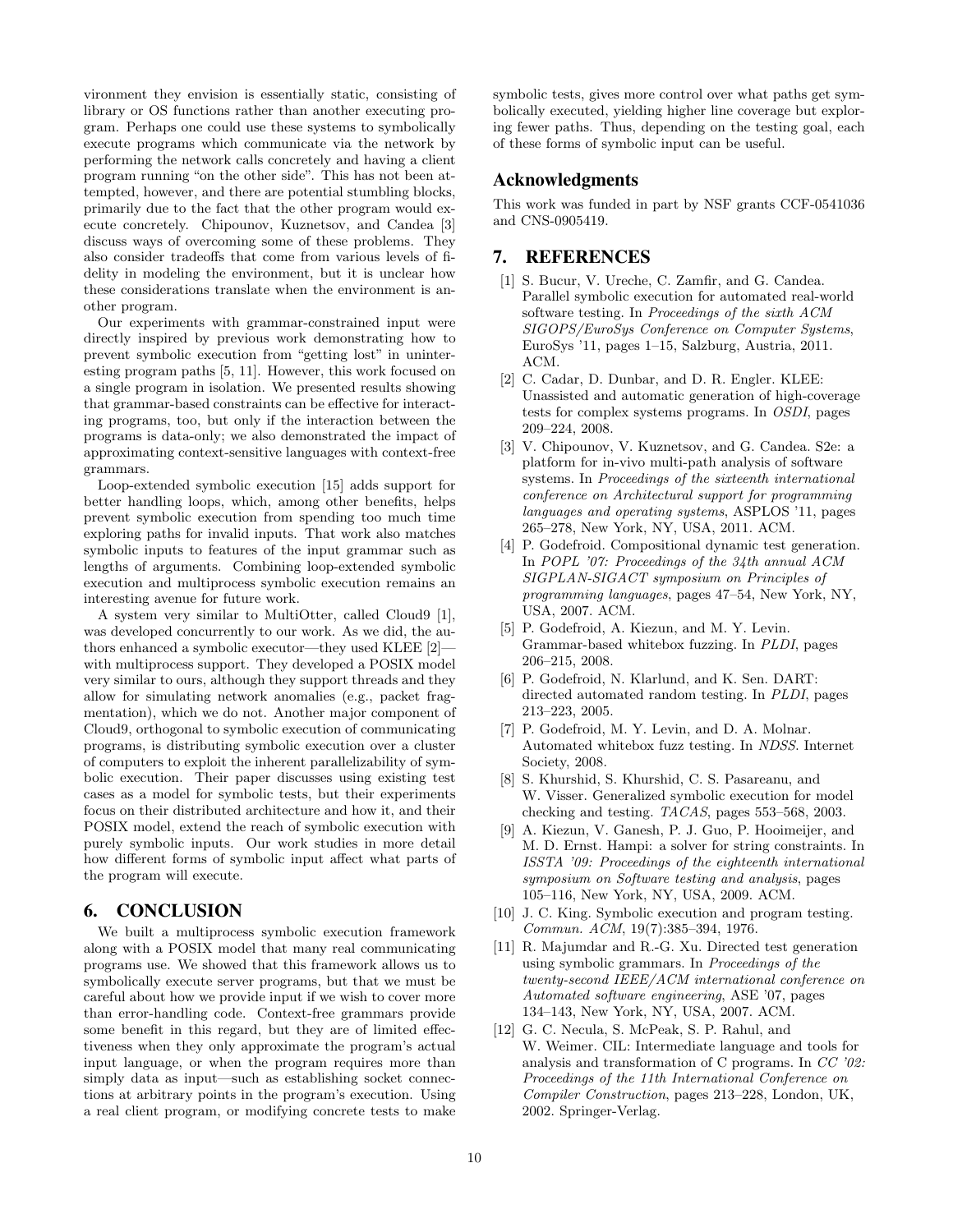- [13] The Newlib Homepage, 2011. http://sourceware.org/newlib/.
- [14] E. Reisner, C. Song, K.-K. Ma, J. S. Foster, and A. Porter. Using Symbolic Evaluation to Understand Behavior in Configurable Software Systems. In Proceedings of the 32nd International Conference on Software Engineering (ICSE), pages 445–454, Cape Town, South Africa, May 2010.
- [15] P. Saxena, P. Poosankam, S. McCamant, and D. Song. Loop-extended symbolic execution on binary programs. In ISSTA '09: Proceedings of the eighteenth international symposium on Software testing and analysis, pages 225–236, New York, NY, USA, 2009. ACM.
- [16] K. Sen, D. Marinov, and G. Agha. CUTE: a concolic unit testing engine for C. In FSE-13, pages 263–272, 2005.
- [17] N. Tillmann and J. De Halleux. Pex: white box test generation for .net. In Proceedings of the 2nd international conference on Tests and proofs, TAP'08, pages 134–153, Berlin, Heidelberg, 2008. Springer-Verlag.
- [18] C. Zamfir and G. Candea. Execution synthesis: a technique for automated software debugging. In Proceedings of the 5th European conference on Computer systems, pages 321–334. ACM, 2010.

# APPENDIX

# A. CONTEXT-FREE GRAMMARS

We present here the context-free grammars used in our experiments. redis's input language is documented at http: //redis.io/topics/protocol, and its commands are documented at http://redis.io/commands. Figures 8 and 9 show the overapproximate grammar used for redis. For the underapproximate grammar, we expanded all occurrences of  $+$  twice and we set the number of arguments (*digit* in the figures) accordingly. For example, the MGET and MSET commands in the underapproximate grammar were

\*3\r\n\$4\r\nMGET\r\n key key  $\scriptstyle\star\text{5}\r\n$  \*5\r\n\$4\r\nMSET\r\n key value key value

Also, for the sort command, we omitted all optional arguments, leaving

#### \*2\r\n\$4\r\nS0RT\r\n $key$

Next, Figures 10 and 11 show the grammars used to construct vsftpd's inputs.

These grammars rely on several nonterminals that our grammar-constraint code generator automatically introduces:

- string  $N$ , for any  $N$ , produces a symbolic string of length N
- digit generates a symbolic string of length 1 constrained to be in the range [0−9]
- letter generates a symbolic string of length 1 constrained to be in either [A−Z] or [a−z].

 $start \rightarrow command+$ ;

 $command \rightarrow$ | generic command | string command  $list\_command$  $set\_command$ | connection command

;

;

```
string_command \rightarrow*2\r\n\frac{3\r\nGET\r\n key}| *3\r\n$3\r\nSET\r\n key value
 *3\r\n\#5\r\nSETNX\r\n\ne\ny\ value| *4\r\n$5\r\nSETEX\r\n key seconds value
 | *3\r\n$6\r\nAPPEND\r\n key value
 *2\r\n\%6\r\nSTRUEN\r\nh key*4\r\n\frac{6\r\nSETBIT\r\n key offset $1\r\n (0|1) \r\n n}*3\r\n\frac{6\r\nGETBIT\r\n key offset}| *4\r\n$8\r\nSETRANGE\r\n key offset value
 *4\r\n\frac{8\r\nGETRANGE\r\n key begin end*2\r\n\frac{4\r\nIRCR}{r\n kev}*2\r\n\frac{4\r\nDECR\r\n key}* digit \r\n$4\r\nMGET\r\n key+
 | *3\r\n$6\r\nINCRBY\r\n key increment
 | *3\r\n$6\r\nDECRBY\r\n key decrement
 *3\r\n\frac{6\r\nGETSET\r\n key value* digit \r\n$4\r\nMSET\r\n (key value)+
```
 $*$  digit \r\n\$6\r\nMSETNX\r\n (key value)+

 $generic\_command \rightarrow$ 

```
* digit \r\n$3\r\nDEL\r\n key+
 *2\r\n\#6\r\nEXISTS\r\nkey| *1\r\n$9\r\nRANDOMKEY\r\n
 *3\r\n\#4\r\nMOWE\r\nh key db*3\r\n\theta\r\nRENAME\r\nh key key*3\r\n$8\r\nRENAMENX\r\n key key
 | *3\r\n$6\r\nEXPIRE\r\n key seconds
 | *3\r\n$8\r\nEXPIREAT\r\n key timestamp
 | *2\r\n$4\r\nKEYS\r\n pattern
 *2\r\n$4\r\nTYPE\r\n key* digit \r\n$4\r\nSORT\r\n key [$2\r\nBY\r\n pat-
tern] \frac{\text{Tr}\r\cdot \text{const}}{\text{St}\r\cdot \text{const}}(\$1\r\n#\r\nh|pattern)<sup>*</sup> \$3\r\nhASC\r\nh|\$4\r\nDESC\r\nh]|\$5\r\nALPHA\r\n|| \$\$T\nSTORE\r\nh key*2\r\n\sqrt{2\r\ln 3\r\ln TLL}r\n \leq y
```
| \*2\r\n\$7\r\nPERSIST\r\n  $key$ 

Figure 8: Overapproximate redis grammar, part 1.

;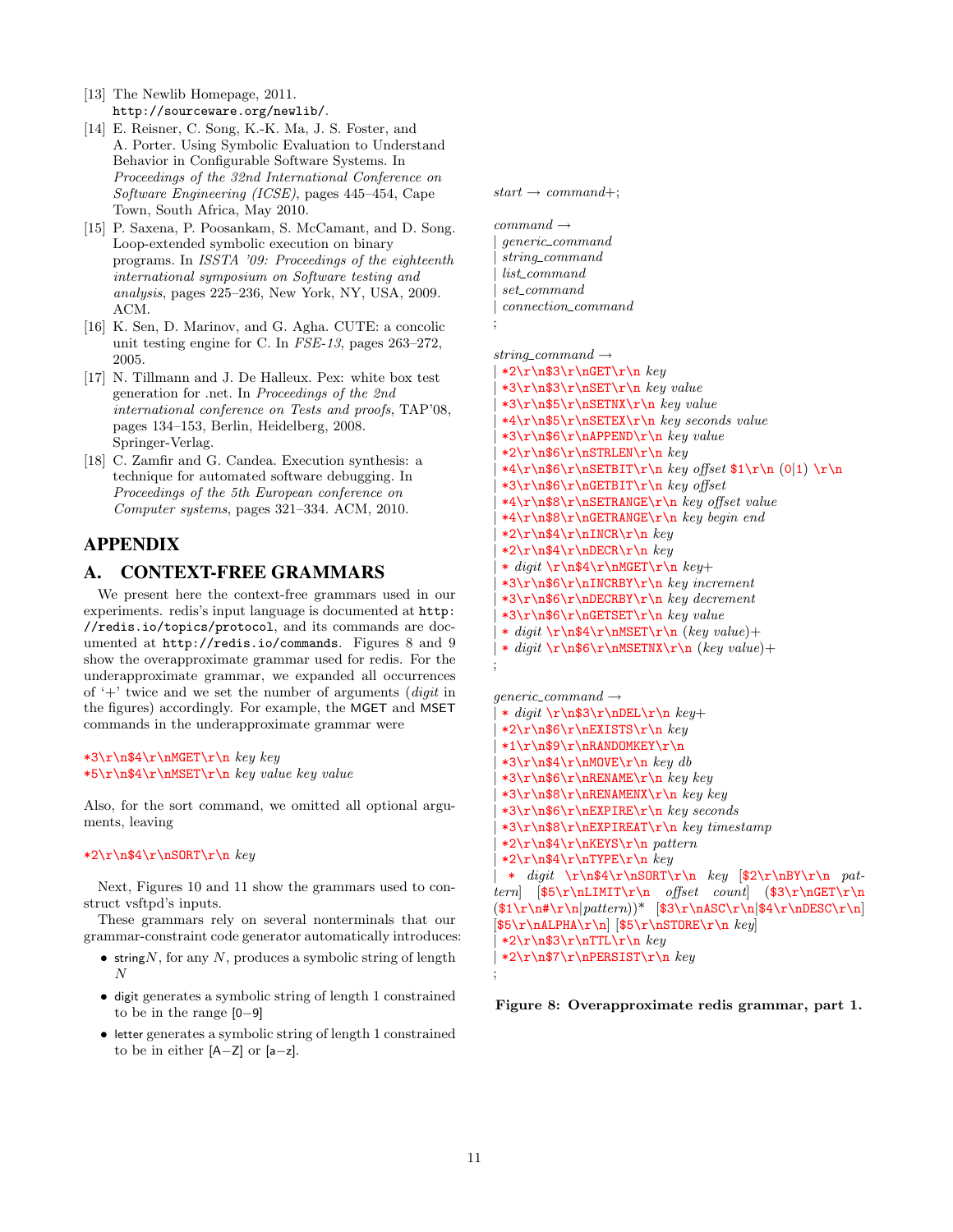$list\_command \rightarrow$ |  $*3\r\n\frac{5}{r}n (L|R) PUSH\r\n\neq *value*$  $*3\r\n\#6\r\nh (L|R) PUSHX\rr\nh key value$  $*5\r\n\frac{7\r\nlINSERT\r\n key}$  $($\r\nBEFORE|$5\r\nAFTER) \r\nin pivot value$  $*2\r\n\frac{4\r\ln(L|R) P0P\r\ln key}{}$ \* digit \r\n\$5\r\nB (L|R) POP\r\n  $key+$  timeout  $*4\r\n\#10\r\nBRP0PLPUSH\r\nby key timeout$  $*2\r\n\frac{4\r\nlLEN\r\n key}$  $*3\r\n\#6\r\nLLINDEX\r\nkey index$  $*4\r\n\frac{\r\nl\text{r}\n key index value}$  $*4\r\n\frac{6\r\nlRANGE\r\n key begin end$  $*4\r\n\frac{5\r\nlTRIM\r\n key begin end}$  $*4\r\n\frac{4\r\nlREM}{r\n key count value}$  $\rightarrow$  \*3\r\n\$9\r\nRPOPLPUSH\r\n key key ;

 $set\_command \rightarrow$ 

;

 $|\ast3\r\n\$  +3\r\n\$4\r\nS (ADD|REM) \r\n key member  $*4\r\n\frac{5\r\nSWD\r\n key key member}$  $*3\r\n\%9\r\nMSISMEMBER\r\nh key member$  $\star 2\r\n\frac{5\r\nSCARD\r\n key}$  $\star 2\r\n\frac{4\r\nSPOP}{r\n \ key}$  $*2\r\n\$ 11\r\nSRANDMEMBER\r\n key  $*$  digit \r\n\$6\r\nSINTER\r\n key+ \* digit \r\n\$11\r\nSINTERSTORE\r\n key key+ \* digit \r\n\$6\r\nSUNION\r\n  $key+$ \* digit \r\n\$11\r\nSUNIONSTORE\r\n key key+ \* digit \r\n\$5\r\nSDIFF\r\n key+  $*$  digit \r\n\$10\r\nSDIFFSTORE\r\n key key+ | \*2\r\n\$8\r\nSMEMBERS\r\n  $key$ 

connection command  $\rightarrow$  $| *2\r\n\$ 6\r\nSELECT\r\n<i> db</i>  $*2\r\n\frac{4\r\nAUTH\r\n*password*$ | \*1\r\n\$4\r\nPING\r\n  $*2\r\n\frac{4\r\nEECHO\r\n $message$$ | \*1\r\n\$4\r\nQUIT\r\n ;

one\_char\_arg  $\rightarrow$  \$1\r\n string1 \r\n; one\_digit\_arg  $\rightarrow$  \$1\r\n digit \r\n;

 $key \rightarrow one\_char\_arg;$  $value \rightarrow one\_char\_{arg};$  $pattern \rightarrow one\_char\_{arg};$  $message \rightarrow one\_char\_arg;$  $member \rightarrow one\_char\_arg;$  $password \rightarrow one_{char\_arg};$ 

 $offset \rightarrow one\_digit\_arg;$  $count \rightarrow one\_digit\_arg;$  $seconds \rightarrow one\_digit\_arg;$  $decrement \rightarrow one\_digit\_arg;$  $increment \rightarrow one\_digit\_arg;$  $timeout \rightarrow one\_digit\_arg;$  $begin \rightarrow$  one\_digit\_arg;  $end \rightarrow one\_digit\_arg;$  $db \rightarrow one\_digit\_arg;$  $index \rightarrow one\_digit\_arg;$  $pivot \rightarrow \: one\_digit\_arg;$  $timestamp \rightarrow one\_digit\_arg;$  start  $\rightarrow$  USER<sub> $\cup$ </sub> username  $\n\neq$  password  $\n\neq$  (cmd  $\n\neq$ )\* QUIT\n;

 $cmd \rightarrow$  $no_2arq_{cm}d$ | upload\_cmd  $\Box$  filename  $REST_{\Box} int \nightharpoonup (APPE | STOR | RETR) \Box filename$  $RNFR_{\Box}$  filename  $\nRNTO_{\Box}$  filename  $dir\_cmd \sqcup dirname$  $\emph{file\_cmd}\sqcup \emph{filename}$  $MODE_{\sqcup} (S | B | C)$  $STRU_{\Box} (F | R | P)$  $\text{TYPE}_{\sqcup} \left( (\mathtt{A}_{\sqcup} \mid \mathtt{E}_{\sqcup}) \left( \mathtt{N} \mid \mathtt{T} \mid \mathtt{C} \right) \mid \mathtt{I} \mid \mathtt{L}_{\sqcup} \text{ digit} \right)$ | PORT $\perp$  int, int, int, int, int ;

 $no\_{arg\_cmd}$   $\rightarrow$  NOOP | CDUP | PWD | HELP | SYST | STAT | SITE | ABOR | LIST | NLST | PASV;  $\emph{upload\_cmd} \rightarrow \emph{APPE} \mid \emph{STOR} \mid \emph{STOU};$  $dir\_cmd \rightarrow$  CWD | MKD | RMD | LIST | NLST | STAT | SMNT;  $file\_cmd \rightarrow \text{DELE}$  | RETR | LIST | NLST | STAT;

 $dirname \rightarrow |I|$  filename (/ filename)\*;

 $filename \rightarrow letter+$ ; username  $\rightarrow$  string3;  $password \rightarrow string2;$  $int \rightarrow digit+$ ;

Figure 10: Full FTP grammar.

start  $\rightarrow$  USER<sub>U</sub> username \nPASS<sub>U</sub> password \n (cmd \n)<sup>\*</sup> QUIT\n;

 $cmd \rightarrow$ no arg cmd  $REST_{\Box} int \nRETR_{\Box} filename$  $dir\_cmd \sqcup dirname$  $file\_cmd \sqcup filename$  $\text{TYPE}_{\Box}((A_{\Box} | E_{\Box}) (N | T | C) | I | L_{\Box} \text{ digit})$ | PORT $\lrcorner$  int , int , int , int , int , int

 $no_2arg\_cmd \rightarrow PWD$  | SYST | LIST | PASV;  $dir\_cmd \rightarrow$  CWD | LIST;  $file\_cmd \rightarrow RETR | LIST;$ 

 $dirname \rightarrow |I|$  filename (/ filename)\*;

 $filename \rightarrow letter+$ ; username  $\rightarrow$  string3;  $password \rightarrow string2;$  $int \rightarrow digit+$ ;

#### Figure 11: Reduced FTP grammar.

Figure 9: Overapproximate redis grammar, part 2.

;